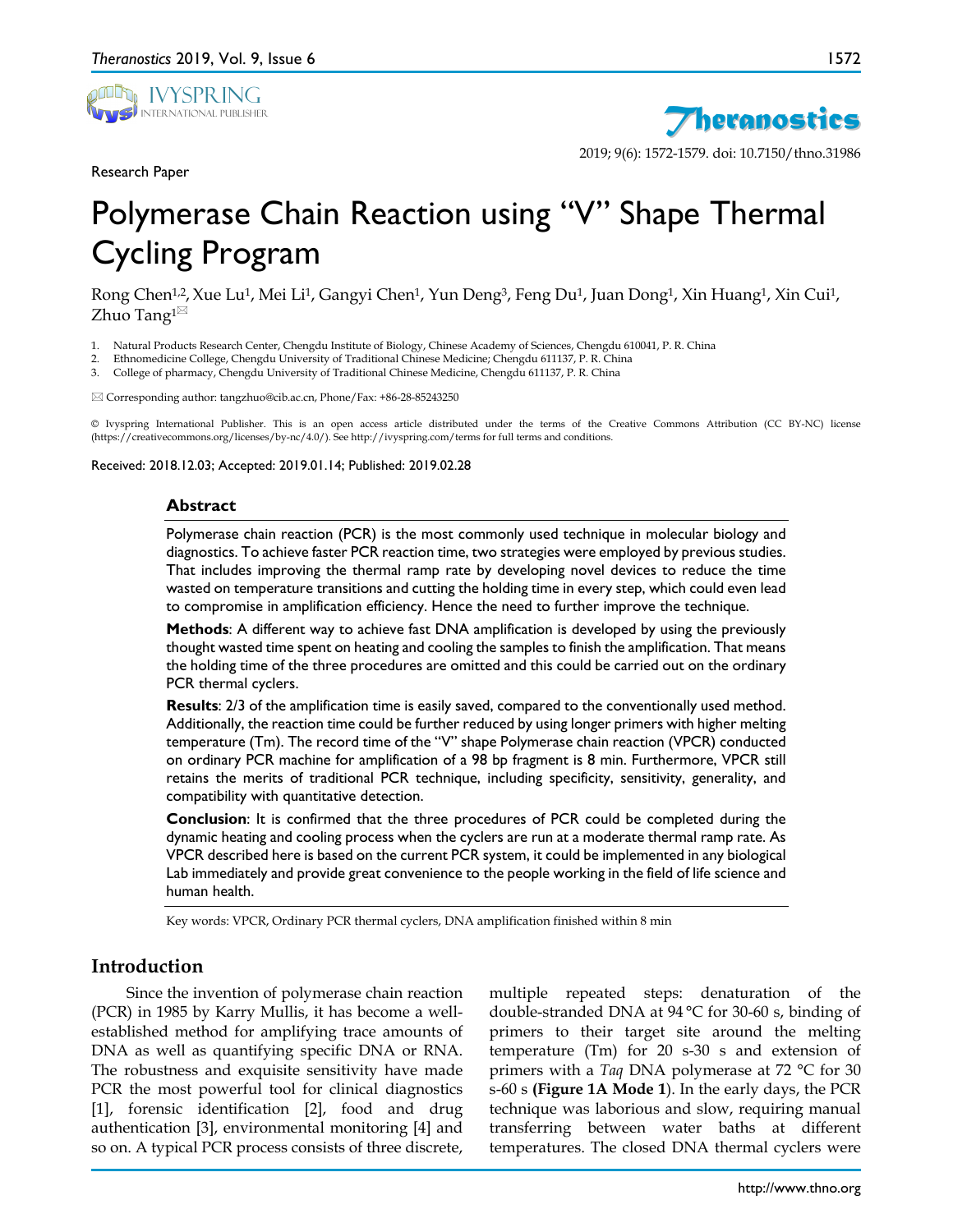introduced based on thermoelectric element technology, achieving simple and reliable PCR amplification that are widely used today. With the nucleic acid testing entering clinical practice, rapid amplification of nucleic acid is highly desirable especially for the timely diagnosis of pathogens and acute diseases [5]. To achieve faster PCR assay, two strategies were involved in previous studies. That includes improving the thermal ramp rate by developing novel devices to reduce the time wasted on temperature transitions and cutting the holding time in every temperature, which could even lead to

The earliest study of fast PCR can date back to

compromising in amplification efficiency [2, 6-13].

1990's. Wittwer [14] developed a thermal cycler which uses hot air for heat transferring and reduces the total amplification time from 2 h to 10–30 min. In the last decades, many researchers have also tried to improve thermal ramp rate by taking advantage of various heating methods, such as using hot and cold water [8], infrared lamp [15], photonic heat converter [12] for heat transferring, or microfluidic devices which avoid repeated heating and cooling by making use of a space conversion [16], etc. It seems that the development of fast PCR becomes a "who can run faster" competition. The highest recorded heating rate of 175 °C/s and cooling rate of 125 °C/s have been achieved in a silicon-based micro machine system [17].



**Figure 1. (A)** Development of temperature modes from traditional 3-step PCR to the reported fast PCR techniques. **(B)** Amplification of a 500 bp segment of λ DNA using conventional PCR or VPCR. Lane 1 and lane 2 were the amplification results of conventional PCR; Lane 3 and lane 4 were the amplification results of VPCR. Lane 1-4: 1. No template control, 2. λ DNA (final concentration:10 pg/μl), 3. No template control, 4. λ DNA (final concentration:10 pg/μl). **(C)** Fluorescence vs time for 40 cycles of VPCR (blue) and conventional PCR (orange). **(D)** Effect of high temperature (T<sub>H</sub>) on the amplification time of a 98 bp template. **(E)** Effect of low temperature (TL) on the amplification time of a 98 bp template. **(F)** Threshold time (Tt) vs Tm of primers in VPCR. **(G)** Real-time Quantitative assay. Left: Real-time monitoring of VPCR and conventional PCR with SYBR Green I. Right: Ct values Vs log (DNA copies). **(H)** The comparison of ΔCt values generated by conventional PCR and VPCR: ΔCt(T1/T2/T3) =Ct(T1/T2/T3)-Ct(T0), error bars were standard deviations of three parallel assays.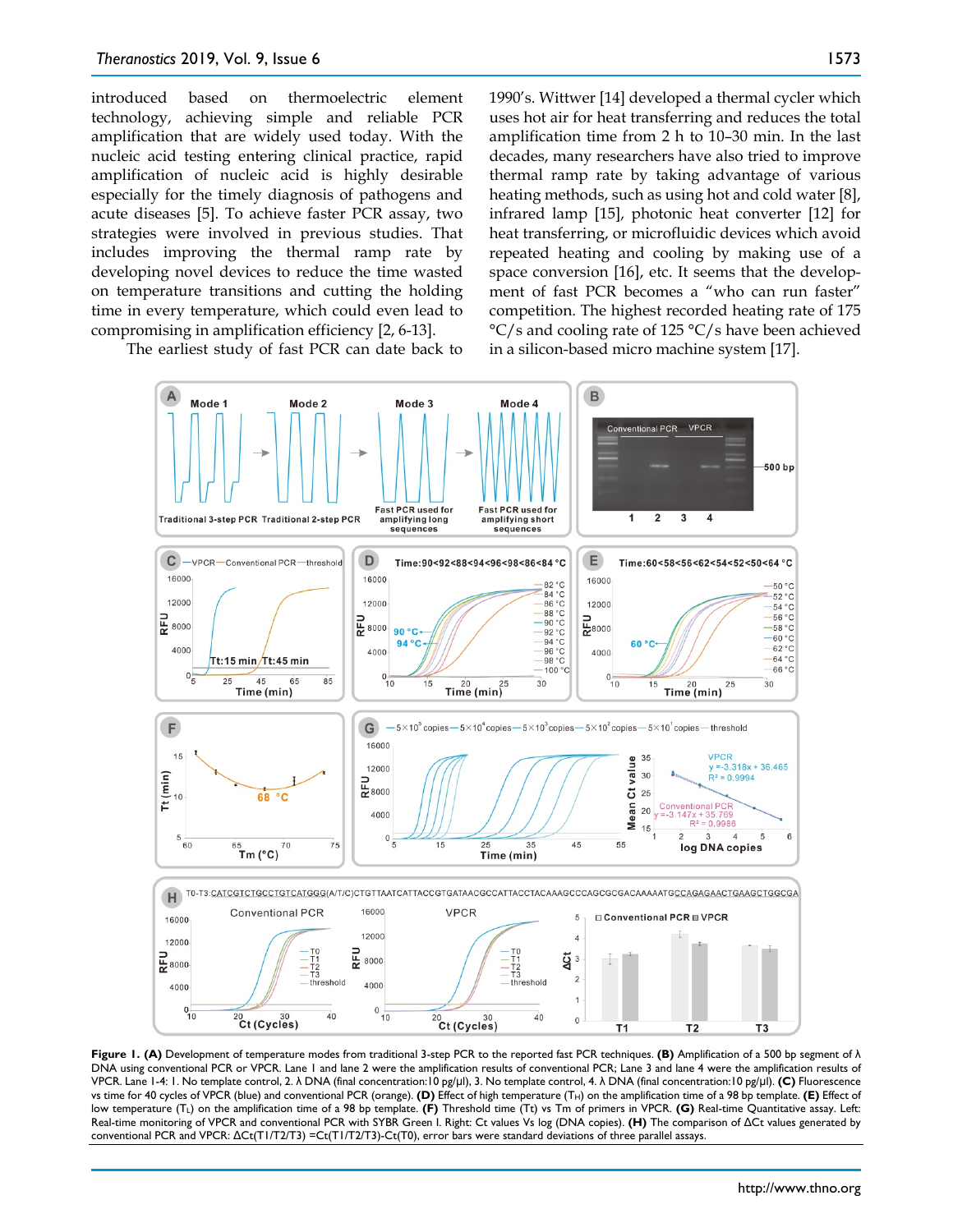On the other hand, in seeking the shortest cycling time, the classic three-step PCR protocol was simplified to two steps by combining the annealing and extension steps **(Figure 1A Mode 2)**. The time spent on every step was further reduced, it was proved that the time required for denaturation could be as short as 3 s [6] or it even can be finished instantaneously [8, 12] while the time in the combined annealing and extension step should be adjusted according to the length of the amplification sequences [11] **(Figure 1A Mode 3 or Mode 4)**. In some extreme cases, when the amplification lengths are very short (40-100 bp), the extension time required for amplification is usually very short (less than 1 s) [11, 12]. It looks like the holding time in the two temperatures are omitted **(Figure 1A Mode 4)**. According to these studies, we come up with another idea that the three procedures of PCR may be completed during the dynamic heating and cooling process. That is to say, that the previously thought wasted time in heating and cooling the samples probably could be used to finish the amplification rather than being wasted. The holding time in the two temperatures can both be omitted. Therefore, if the hypothesis is true, we can conduct a fast DNA amplification only on the ordinary PCR thermal cycler. As the temperature-time curve of the newly proposed rapid DNA amplification method forms a repeated "V" curve, we name it "VPCR".

# **Materials and Methods**

## **Materials**

Primers used in this study were all PAGE-purified by Sangon Biotech Co., Ltd. (Shanghai, China). *EasyTaq* DNA polymerase, *Taq* buffer, and dNTPs were purchased from TransGen Biotech (Beijing, China). KAPA2G Robust DNA Polymerase was purchased from Kapa Biosystems. Ex *Taq* DNA Polymerase was purchased from Takara Biomedical Technology (Beijing) Co., Ltd. Q5 High-Fidelity DNA Polymerase was purchased from New England Biolabs. *Taq* DNA polymerase was purchased from TIANGEN Biotech (BEIJING) Co., Ltd. The λ-DNA was purchased from Takara Biomedical Technology (Beijing) Co., Ltd. The DNA isolation kit was purchased from Foregene Co., Ltd. (Chengdu, China). SYBR Green I was purchased from probes.invitrogen. com. HBV Quantitative Real Time PCR Kit was purchased from Liferiver Bio-Tech (United States) Corp.

## *Taq* **DNA polymerase PCR system**

Both the conventional PCR and VPCR were performed in a final volume of 10 μl (until otherwise noted) mixture containing 1x *taq* buffer (20 mM Tris-HCl (pH 8.4), 20 mM KCl, 10 mM (NH<sub>4</sub>)<sub>2</sub>SO<sub>4</sub> and 2 mM MgSO4), 0.2 mM dNTPs, 0.1 U/μL of *EasyTaq* DNA polymerase, 0.4 x SYBR green dyes (only in Real-time PCR or Real-time VPCR), appropriate concentration of each primer and a certain amount of template. VPCR amplifications were usually conducted under the following cycling conditions: 94 °C (until otherwise noted) for 0 s, 50-78  $\degree$ C (according to different primers) for 0 s, 30 cycles (End-point VPCR) or 40-50 cycles (Real-time VPCR). Conventional PCR amplifications usually consist of 30 (End-point PCR) or 40 (Real-time PCR) cycles of 94 °C for 30 s, 60 °C for 30 s and 72 °C for 30 s.

## **KAPA2G Robust DNA Polymerase PCR system**

Both the conventional PCR and VPCR were carried out in a final volume of 10 μl mixture containing 1x KAPA2G Buffer A, additional 1 mM MgCl2, 0.2 mM dNTPs, 0.5 units of KAPA2G Robust DNA Polymerase, 0.4 x SYBR green dyes (only in Real-time VPCR), appropriate concentration of each primer and a certain amount of template. VPCR amplifications were usually conducted under the following cycling conditions: 94 °C (until otherwise noted) for 0 s, 50-78 °C (according to different primers) for 0 s, 30 cycles (End-point VPCR) or 40-50 cycles (Real-time VPCR). Conventional PCR amplifications usually consist of 30 (End-point PCR) or 40 (Real-time PCR) cycles of  $94^{\circ}$ C for 30 s, 60 °C for 30 s and 72 °C for 30 s.

## **The fastest VPCR**

The fastest VPCR was carried out in a final volume of 5 μl mixture containing 1x *taq* Buffer (20 mM Tris-HCl (pH 8.4), 20 mM KCl, 10 mM (NH<sub>4</sub>)<sub>2</sub>SO<sub>4</sub> and 2 mM MgSO<sub>4</sub>), additional 3 mM MgCl<sub>2</sub>, 0.2 mM dNTPs, 0.25 units of KAPA2G Robust DNA Polymerase, 0.5 μmol/L of each primer (LG/LRG), 0.1  $ng/µl$  of  $\Lambda$ DNA. The amplification was conducted under the following cycling conditions: 89 °C for 0 s (temperature decreases 0.1 °C per cycle), 77 °C for 0 s (temperature increases 0.1 °C per cycle), 25 cycles.

# **Results and Discussions**

## **Hypothesis validation**

In order to prove that the three procedures of PCR can be finished during the dynamic heating and cooling process, a DNA amplification was conducted on ordinary PCR equipment using either conventional PCR protocol or VPCR protocol. A fragment (500 bp in length) of  $\lambda$  DNA was chosen as the target sequence, and two primers were designed accordingly. The amplification was first performed on an ordinary PCR cycler with a classic PCR procedure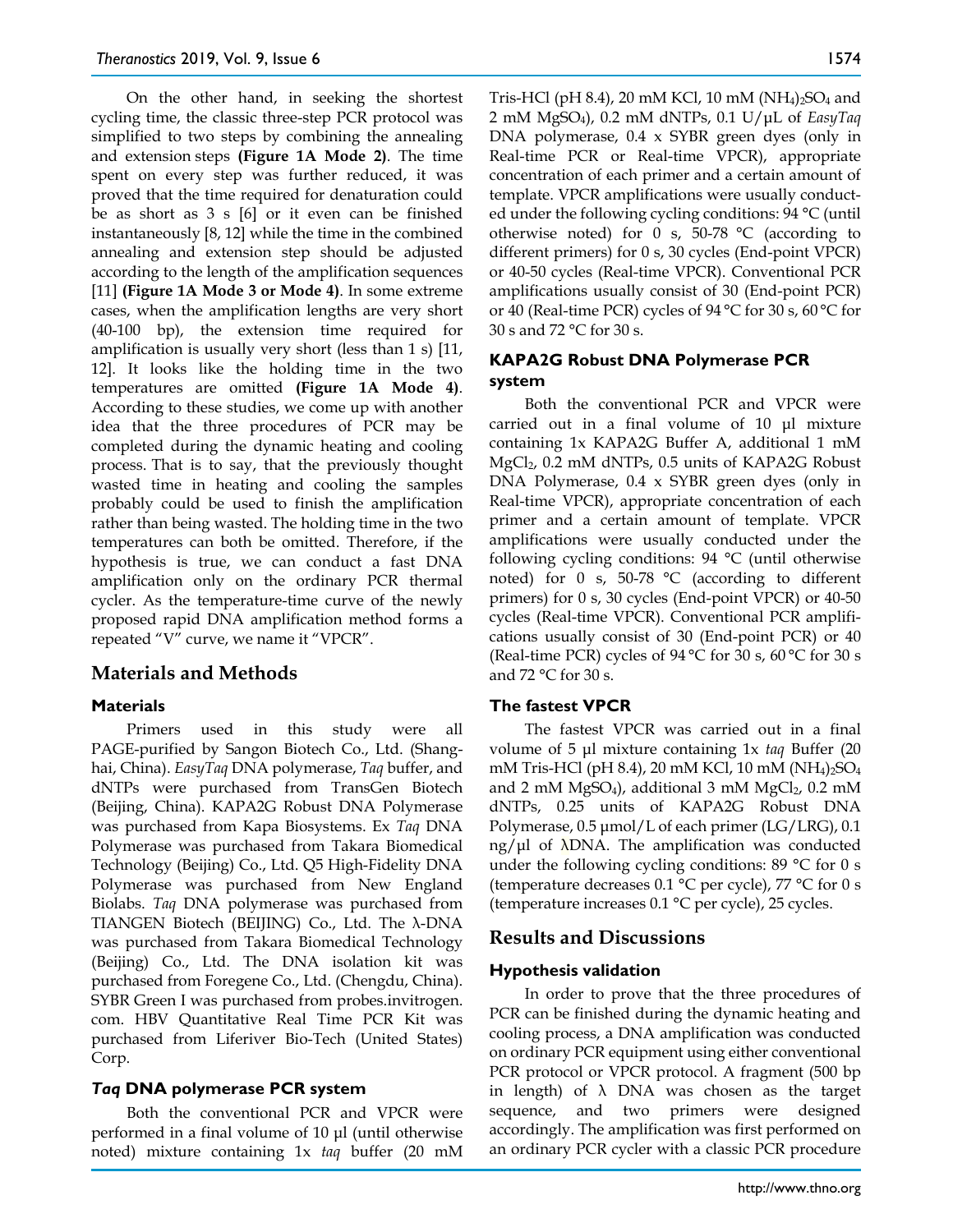(30 cycles of 94 °C for 30 s, 60 °C for 30 s and 72 °C for 30 s), which took approximately 66 min. After amplification, the PCR products with expected length were detected on the agarose gel **(Figure 1B, lane 1-2)**. When the same reaction had been carried out using VPCR protocol (94 °C for 0 s, 60 °C for 0 s), it took only 16 min 51 s to complete 30 thermal cycles, which saved more than 2/3 of the amplification time compared to the traditional method. Surprisingly, VPCR efficiently amplified the same DNA sample, affording the identical PCR products (**Figure 1B, lane 3-4**).

Previously it has been reported that a combined annealing/extension step of 3 s is required for the amplification of a 500 bp fragment in the fast PCR system in which the temperature change rate and reagents concentrations are relatively high [11]. Here we successfully prove that the amplification can also be finished during the heating and cooling process when the cycler is run at a moderate thermal ramp rate. It is worth mentioning that a fast DNA polymerase named KAPA2G Robust which was employed in the previous fast PCR study [11] was used in the hypothesis validation experiment described above. We have also tried the conventional used *Taq* DNA polymerase in this section. **Figure S1**  demonstrates that VPCR can also work in the *Taq* DNA polymerase system. The effect of different polymerase on VPCR will further be discussed in the generality part.

Since the holding time set for denaturation, annealing and extension are no longer in existence, a systematic investigation of VPCR process should be conducted and all the parameters need to be recharacterized technically. Because the targets used in most of the DNA identification cases are around 100 bp, a 98 nt fragment of  $\lambda$  DNA which is used in a reported fast PCR study [12] is chosen as our target in the following investigations. Ordinary *Taq* DNA polymerase was used unless otherwise noted.

## **Real-time monitoring of VPCR**

Considering that the end-point detection of PCR product on gel analysis only reveals the final outcome of DNA amplification, a Real-time assay with the commonly used SYBR green dyes was conducted to monitor the whole process of VPCR. It is found that the threshold cycle (Ct) value of VPCR is similar to that of conventional PCR (**Figure S2**,  $\triangle Ct=1$ ), implying no apparent decrease in amplification efficiency of each VPCR cycle. If the fluorescence of PCR reaction has been recorded in a time-resolved way, the Tt (threshold time which is an analogy to the Ct in Real-time PCR analysis) value of VPCR is 15 min, while that of conventional PCR is 45 min **(Figure** 

**1C)**. These results indicate that the amplification process of VPCR is also completed by cycles, which are composed of repeated DNA melting and enzymatic replication of the DNA amplicons. As there is no pause time in the VPCR protocol, the steps of denaturation, annealing and extension must be fulfilled during the dynamic heating and cooling process, in which the reaction temperature changes constantly.

#### **Temperature Settings**

Furthermore, we studied the two temperatures in the newly developed VPCR protocol. As shown in **Figure 1D**, the High temperature  $(T_H)$  of the Real-time VPCR amplifications were investigated from 82 °C to 100 °C while the Low temperature  $(T<sub>L</sub>)$  was set at 60 °C arbitrarily. It turns out that the amplification could be achieved when the  $T_H$  was set from 84 °C to 98 °C, and there was no significant difference in the time spent to reach the threshold when it ranges from 88 °C to 96 °C (**Figure 1D**). On the other side, the  $T_L$  was studied by changing the temperature from 50 °C to 66  $^{\circ}$ C, while the T<sub>H</sub> was set at 94  $^{\circ}$ C. As a result, VPCR fails to amplify the template when the  $T_L$  is higher than 64 °C. The best result of Real-time VPCR in terms of time is obtained when the  $T_L$  is set at 60 °C, which is equal to the calculated Tm value of the primers **(Figure 1E)**. Different primer pairs with distinct Tm values have been applied in VPCR, and we arrived at similar results that the optimal  $T_L$  is around the Tm value of corresponding primers (**Figure S3**). It is worth mentioning that several empirical equations can be used to calculate the Tm of a primer. The Tm used here is calculated by an equation considering the exact sequence, primer concentrations and metallic ion concentrations, which is available in a public web [18].

## **Primer Optimization**

As the amplification time can be typically reduced when the low temperature  $(T<sub>L</sub>)$  is set around the Tm of the primers, it is reasonable to expect that the use of longer primers with higher melting temperature could further shorten the amplification time. Thus, a series of primers with the length from17 to 46 and melting temperature (Tm) ranged from 61 °C to 80 °C were designed. Then the amplification time of each primer pair is compared under their own optimal VPCR condition **(Figure S4)**. As shown in **Figure 1F**, the reaction time drastically reduced when the Tm increases from 60 °C to 68 °C, but it could not be further shortened when the Tm is higher than 68 °C. To amplify 0.5 pg/μl λDNA, the corresponding Tt is 11 min for the optimum primers (Tm=68 °C) while it is 15 min for the commonly used primers (Tm=60 °C).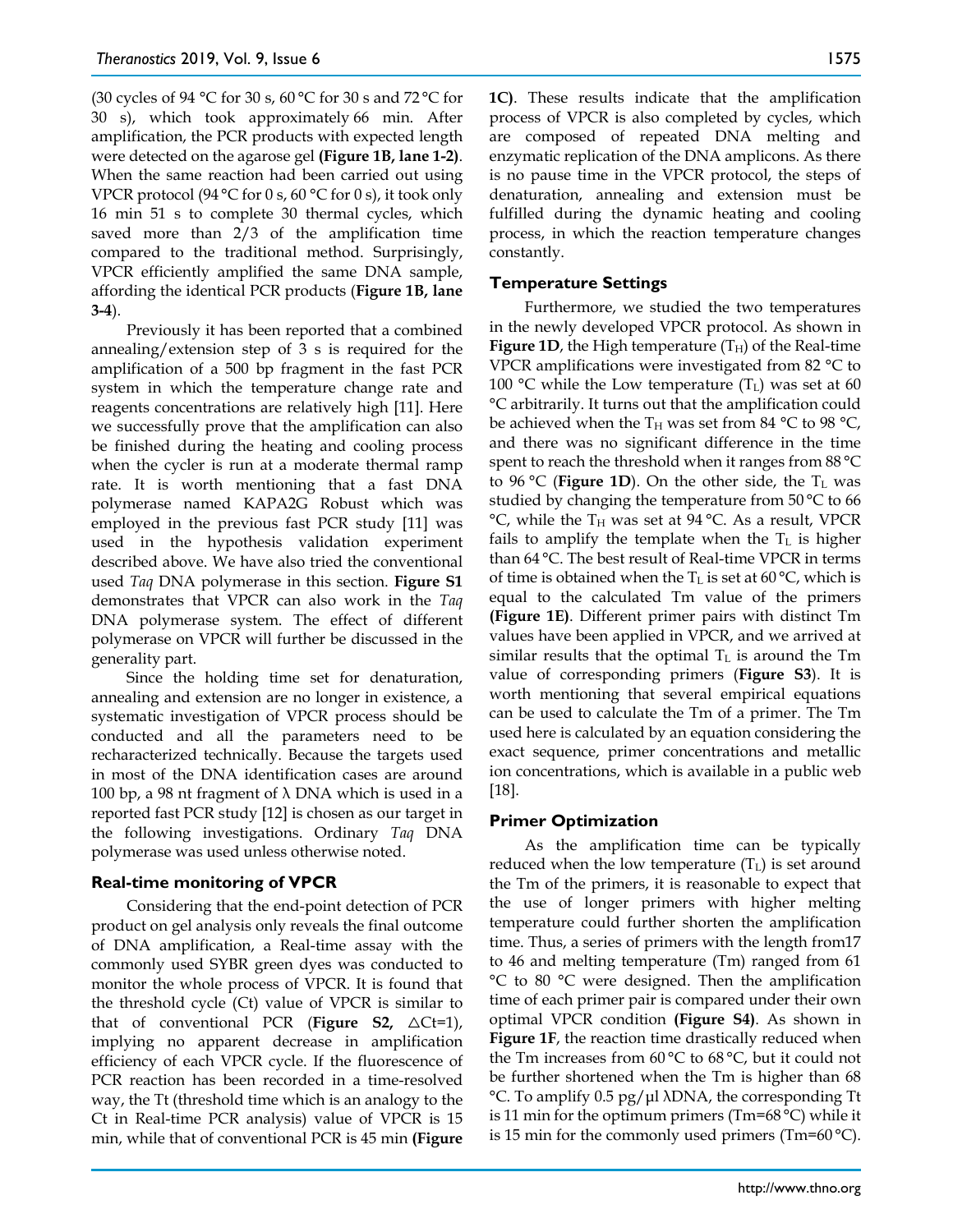This result indicates that the primer should have appropriate length, instead of the longer, the better.

#### **Real-time Quantitative detection**

With all the basic technical characters well studied, we were very curious about the quantitative performance of the VPCR. Therefore, serially diluted synthetic DNA was amplified on Real-time PCR instrument using the developed VPCR protocol to investigate the quantitative performance of VPCR. SYBR Green dyes were used for fluorescence monitoring. According to the standard curve and liner equation in **Figure 1G**, the amplification efficiency of VPCR is 100.16% in the four-log dynamic range, similar to that of the conventional PCR.  $\mathbb{R}^2$  value of 0.9994 compared to 0.9986 of conventional PCR successfully demonstrates a good liner relationship, which is suitable for DNA quantification. Additionally, the detection limit of VPCR is the same as the conventional PCR. Both are as low as 50 copies. The total time for the 40-cycle amplification is reduced from 54 min 36 s (two-step PCR) to about 20 min 17 s. In **Figure 1G,** the error bars in standard curves represent the variation of triplicate experiments, which are too short to be seen, successfully demonstrating a good reproducibility of the developed VPCR system. What's more, the cleavage-based TaqMan Real-time VPCR was also tested by similar experiment and proved to be viable (**Figure S5**). The corresponding amplification efficiency is 91.53% in VPCR compared with 90.70% in conventional PCR. Likewise, 40 cycles of VPCR requires 25 min 32 s, whereas ordinary PCR is completed in 64 min 50 s.

## **Specificity**

Specificity is also an important character for a DNA amplification method. Four different templates with one mutation at the 3 end of the upstream primer were prepared to investigate the specificity of VPCR. As shown in **Figure 1H,** the original template is G, and the other three are mutated to A, T, and C, respectively. The four analogous templates were amplified by VPCR or the conventional PCR, respecttively. **Figure 1H** illustrates that the delta Ct values  $(\Delta Ct(T1/T2/T3) = Ct(T1/T2/T3) - Ct(T0)$  generated by VPCR are very close to, or even greater than that of conventional PCR, indicating that the specificity of the VPCR is similar to or sometimes superior to conventional PCR, which is consistent with the previous rapid PCR studies [2].

## **Generality**

Methodological validation of PCR usually involves different DNA templates, DNA polymerase, reaction volumes, and thermal cyclers. In this research, DNA from different sources (including plasmid DNA of pEGFP-N1, genomic DNA of bacteriophage λ *c*|857, *Staphylococcus aureus*, *Carthamus tinctorius*, and *Sus scrofa*) were isolated by routinely used DNA extraction method and amplified by the developed VPCR. In **Figure S6,** the clear bands on agarose gel successfully demonstrated that VPCR can work with DNA templates from different sources. Moreover, a GC-rich template (GC content: 75%) was amplified either by conventional PCR or VPCR. **Figure S7** shows that the templates in the two systems can both be amplified with similar efficiency, indicating that VPCR also works for the amplification of GC-rich templates. In addition, different DNA polymerase from several mainstream suppliers were also tested. It turns out that all the polymerase could work well in the VPCR system and give the expected amplification products on the agarose gel (**Figure S8**). What's more, the effects of amplification volumes on the developed VPCR approach were studied by amplifying 5, 10, 25 and 50 μl of samples using ordinary thermal cyclers. **Figure S9** shows that different volumes of samples can all be amplified with equivalent yield, indicating a wider application of the VPCR technology. In addition, the performance of VPCR on instruments from different manufacturers was also investigated by analyzing serially diluted λDNA with SYBR green dyes. Good linear relationships and amplification efficiencies in **Figure S10** prove that the developed amplification system is suitable for quantification. Despite the instrumental choice, the total time for the 40 cycles of amplification is all reduced from nearly 1 h to about 20 min. At last, a TaqMan based Hepatitis B Virus quant assay (serum samples) and sequencing assisted Single Nucleotide Polymorphism genotyping of a multi-drug resistance gene (saliva samples) were performed to test the applicability of the developed VPCR to the clinically-relevant assay. **Figure S11- Figure S13** indicate that the results obtained by VPCR are the same as those obtained by conventional PCR, demonstrating the practicability of VPCR in clinical assays.

## **Thermal Ramp Rate**

Here we have proved that the VPCR protocol can reduce two-thirds of the amplification time by only using ordinary PCR machines. Nevertheless, there is another parameter that we haven't discussed: thermal ramp rate, which is often unchanged in conventional PCR machines. The fastest temperature ramp rates of mainstream PCR thermal cyclers are all claimed to be as fast as 6 °C /s or even 8 °C/s. However, the average temperature change rates in practical operation are slower than  $2^{\circ}C/s$  according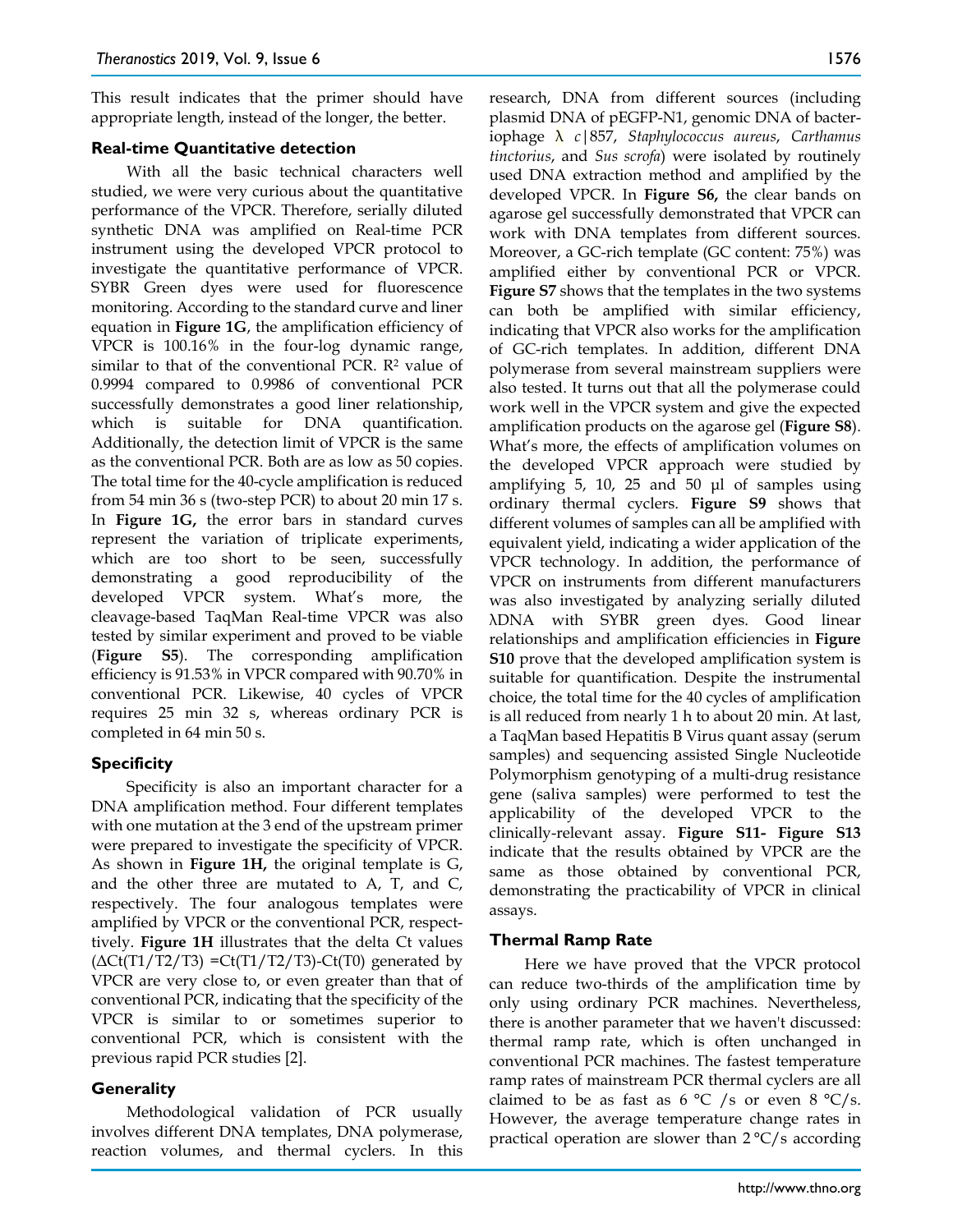to a simple calculation. Under this condition, the effects of the temperature ramp rate on the developed rapid PCR method were also examined. As is shown in **Figure S14A-B,** for the 98 bp template, increased temperature ramp rates can result in decrease time to arrive at the plateau, but the optimal temperature ramp rate is unavailable due to the limited cooling and heating speed of the current instrument.

However, as the denaturation, annealing and extension are finished during the heating and cooling process and the extension rate of *Taq* DNA polymerase is limited, usually 35-100 nucleotides/s [15], we reasoned that the time required for elongation should vary with the length of the amplification products. Therefore, a series of primers were designed to amplify fragments with length from 200 bp to 500 bp.

For the 200 bp template (**Figure S14C-D**), the optimal cooling and heating speed is still unavailable. But for other longer fragments, it is found that the optimal temperature ramp rate is inversely related to the product length. The best ramp rate decreases from 1.6 °C/s for 250 bp to 0.7 °C/s for 500 bp fragment (**Figure 2A** and **Figure S14E-L**). Over-rapid temperature changes will lead to a decrease in extension time which will result in incomplete extension and unexpected amplification band on agarose gel, especially for long sequences (**Figure S14H** and **Figure S14L**). Fortunately, most of the targets, especially in TaqMan-based technology used in the rapid diagnostics are about 100 bp. Therefore,



**Figure 2. (A)** Optimal observed temperature ramp rates for efficient amplification of 250 bp to 500 bp fragments using ordinary *Taq* DNA polymerase. **(B)** Optimal observed temperature ramp rates for efficient amplification of 900 bp to 2100 bp fragments using KAPA2G Robust DNA Polymerase. **(C)** Thermal cycler settings for 25 cycles of touch-down and touch-up VPCR. **(D)** Agarose gel electrophoresis after 25 cycles of the touch-down and touch-up VPCR. Lane 1-2: No template control, Lane 3-4: λ DNA (final concentration: 0.1 ng/μl).

conventional used *Taq* DNA polymerase can meet most needs of the rapid VPCR cycling. Due to the limit of current instrumentation, there is no need to consider the thermal ramp rate when the target is within 200 bp.

Besides, the extension rate varies among different kinds of polymerase. The KAPA2G Robust DNA Polymerase which is commonly used in rapid PCR cycling has the ability to extend 155 nucleotides/s [9]. We also tried to apply this KAPA2G Robust DNA Polymerase to amplify DNA fragments with different length. It turns out that the optimal temperature change speed will also decrease as the product size increases (**Figure 2B** and **Figure S15**). According to the approximate equation in **Figure 2A** and **2B**, we can expect that the optimal ramp rates are 5.2 °C/s for 100 bp and 12.3 °C/s for 50 bp amplicons when *Taq* DNA polymerase is used for amplification. Although the predicted best temperature change rates of KAPA2G Robust DNA Polymerase are much higher than that of *Taq* DNA polymerase (10.8 °C/s for 100 bp and 19.8  $\degree$ C/s for 50 bp), we can still conclude that the thermal ramp rate is not the faster, the better.

#### **Minimum VPCR Record time using ordinary PCR equipment**

Finally, we tried to set a record time for our newly developed VPCR technique by only using the ordinary PCR thermal cycler. The KAPA2G Robust

> DNA Polymerase with a faster extension rate is applied in this part of experiment to save more amplification time. All the amplification parameters for amplifying the previously mentioned 98 bp target were fully optimized on the basis of the KAPA2G Robust DNA Polymerase system (**Figure S16A-D**). It turns out that the biggest time-saver in this system is primer pair LG/LRG and the corresponding  $T_L$  and  $T_H$  is 78 °C and 88 °C, respectively. As the  $T_H$  required for denaturation of PCR products is lower than that of the genomic DNA and the accumulation of target sequences can increase the possibility of primer binding, the reaction time could be further shortened by gradually decreasing the  $T_H$  and increasing the  $T_L$  over the amplification cycles. **Figure 2C** shows the corresponding temperature-time profile during the PCR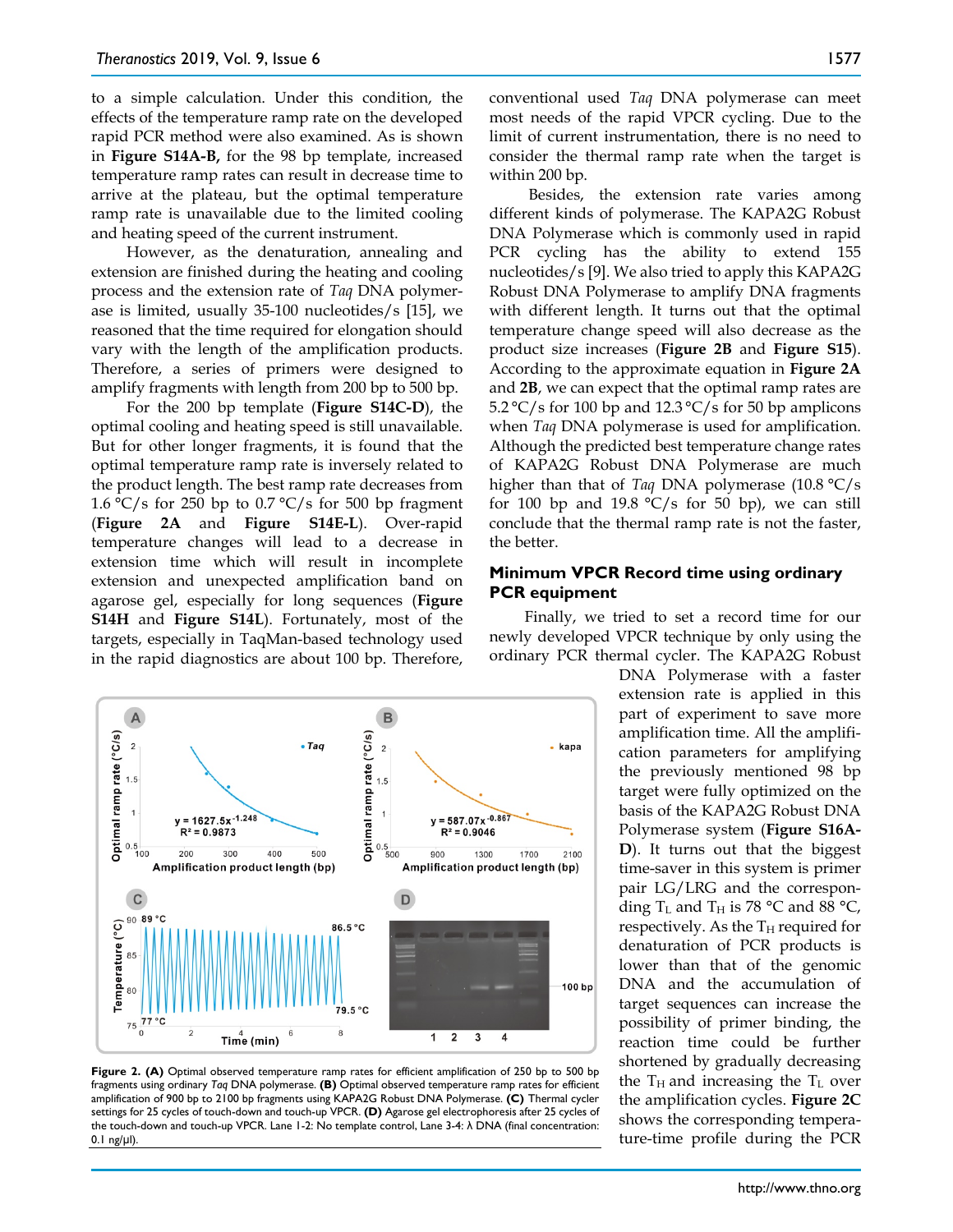process. Finally, we successfully obtained the 98 bp PCR products in 8 min by using the touch-down and touch-up VPCR program (**Figure 2D)**. The shrinkage in temperature brings an advance in amplification time and shows a new direction to cut the time for VPCR. Meanwhile, the fastest record for amplification of the same 98 bp fragment is 5 min by using a novel photonic heat converter, which is unavailable in most labs [12].

## **Conclusions**

In this study, we proved that the three procedures of PCR can be finished during the dynamic heating and cooling process and hence the holding time for denaturation, annealing, and extension in conventional PCR can be omitted. According to this finding, only based on current PCR systems, we developed a new kind of DNA amplification method which can easily save 2/3 of the reaction time compared to the conventional used method. What's more, according to a systematic investigation of the amplification process, it is found that the reaction time could be further reduced by using longer primers with higher melting temperature. Because no compromise in amplification efficiency, the developed VPCR can also be used to perform quantitative Real-time PCR. Both the nonspecific fluorescent dyes based and specific Taqman probe based quantitative Real-time PCR show high amplification efficiencies and good linear relationships. A good compatibility with different instruments, polymerase and templates are also confirmed.

Last but not least, this work helps us to take a new look at the PCR process and provides another way to realize fast DNA amplification. As most of the previously reported fast PCR devices have yet to reach the commercial market, they are not available for common users. In contrast, VPCR described here is based on the current equipment and PCR reaction mixture, so it could be tried or implemented in any biological Lab immediately. For the amplification of short sequences, the shortest cycling time using VPCR technique is still unavailable due to the limit of the current instrument, but there is no need to blindly improve thermal ramp rate if we want to develop novel PCR equipment, as over-rapid temperature changes will lead to compromise in efficiency and yield. What's more, as PCR technique is the basis of other important technologies like RT-PCR, digital PCR, SNP assay and even sequencing, the application and development of VPCR will completely change the understanding and using habits of those researchers who are using or will use PCR technology. It will also provide great convenience to the people working in the field of life science and human health.

#### **Abbreviations**

PCR: Polymerase Chain Reaction; VPCR: "V" Shape Polymerase Chain Reaction;  $T_L$ : Low temperature; Tm: Melting temperature;  $T_H$ : High temperature.

# **Supplementary Material**

Supplementary figures and tables. http://www.thno.org/v09p1572s1.pdf

## **Acknowledgment**

This work was supported by the National Sciences Foundation of China [grant numbers 814031 85, 21402189, 21572222]; the Innovative Team of Sichuan Province [grant number 2017TD0021], Chengdu Municipal Bureau of Science and Technology [grant number 2015-HM02-00099-SF].

#### **Author Contributions**

Z.T. and Y.D. conceived and designed the research. R. C., X.L, M.L., GY.C, F.D., J.D. and X.H., X.C. performed experiments. R. C. and Z.T. analyzed the data and wrote the manuscript.

## **Competing Interests**

The authors have declared that no competing interest exists.

# **References**

- 1. Hindson CM, Chevillet JR, Briggs HA, Gallichotte EN, Ruf IK, Hindson BJ, et al. Absolute quantification by droplet digital PCR versus analog real-time PCR. Nat Methods. 2013; 10: 1003-5.
- 2. Le Roux D, Root BE, Reedy CR, Hickey JA, Scott ON, Bienvenue JM, et al. DNA Analysis Using an Integrated Microchip for Multiplex PCR Amplification and Electrophoresis for Reference Samples. Anal Chem. 2014; 86: 8192-9.
- 3. Mishra P, Kumar A, Nagireddy A, Mani DN, Shukla AK, Tiwari R, et al. DNA barcoding: an efficient tool to overcome authentication challenges in the herbal market. Plant Biotechnol J. 2016; 14: 8-21.
- 4. Shannon KE, Lee DY, Trevors JT, Beaudette LA. Application of real-time quantitative PCR for the detection of selected bacterial pathogens during municipal wastewater treatment. Sci Total Environ. 2007; 382: 121-9.
- 5. Niemz A, Ferguson TM, Boyle DS. Point-of-care nucleic acid testing for infectious diseases. Trends Biotechnol. 2011; 29: 240-50.
- 6. Zhang C, Xing D. Miniaturized PCR chips for nucleic acid amplification and analysis: latest advances and future trends. Nucleic Acids Res. 2007; 35: 4223-37.
- 7. Kopf-Sill AR, Portola Valley C. Inefficient Fast PCR. United States: Caliper Technologies Corp. ; 2001.
- 8. Wheeler EK, Hara CA, Frank J, Deotte J, Hall SB, Benett W, et al. Under-three minute PCR: Probing the limits of fast amplification. Analyst. 2011; 136: 3707-12.
- 9. Fuchiwaki Y, Nagai H, Saito M, Tamiya E. Ultra-rapid flow-through polymerase chain reaction microfluidics using vapor pressure. Biosens Bioelectron. 2011; 27: 88-94.
- 10. Lee SH, Kim SW, Lee S, Kim E, Kim DJ, Park S, et al. Rapid detection of Mycobacterium tuberculosis using a novel ultrafast chip-type real-time polymerase chain reaction system. Chest. 2014; 146: 1319-26.
- 11. Farrar JS, Wittwer CT. Extreme PCR: Efficient and Specific DNA Amplification in 15-60 Seconds. Clin Chem. 2015; 61: 145-53.
- 12. Son JH, Cho B, Hong S, Lee SH, Hoxha O, Haack AJ, et al. Ultrafast photonic PCR. Light-Science & Applications. 2015; 4: e280.
- 13. Song H-O, Kim J-H, Ryu H-S, Lee D-H, Kim S-J, Kim D-J, et al. Polymeric LabChip Real-Time PCR as a Point-of-Care-Potential Diagnostic Tool for Rapid Detection of Influenza A/H1N1 Virus in Human Clinical Specimens. Plos One. 2012; 7: e53325.
- 14. Wittwer CT, Fillmore GC, Garling DJ. Minimizing the Time Required for DNA Amplification by Efficient Heat Transfer to Small Samples. Anal Biochem. 1990; 186: 328-31.